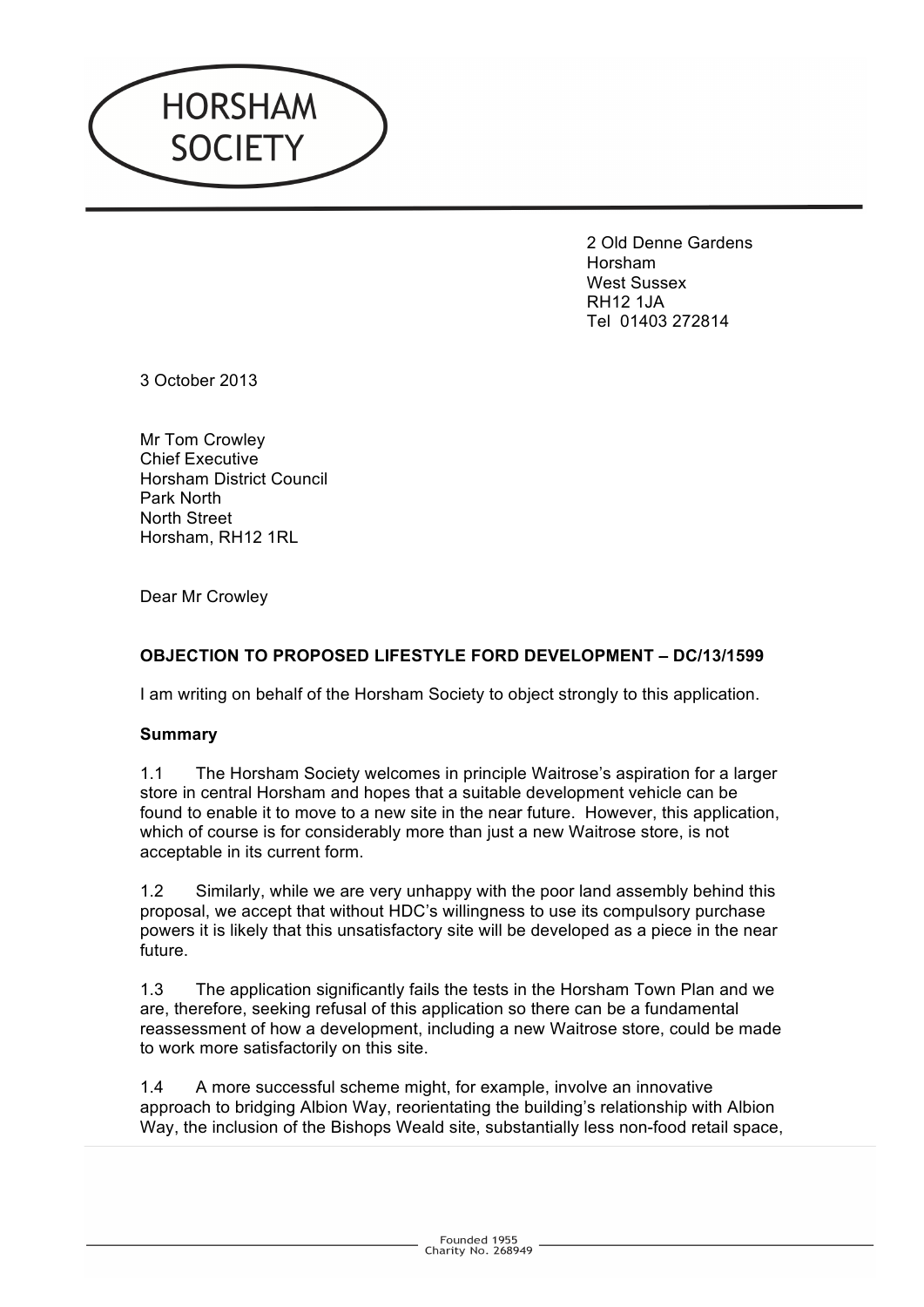and / or a residential development on the south side facing an enhanced Riverside Walk.

## **Conformity with the Horsham Town Plan SPD**

2.1 The application forms part of a much larger area identified in the Horsham Town Plan SPD, approved as recently as September 2012, for comprehensive redevelopment with the following requirements:

- creation of a high quality western extension to the town centre
- improvement of the gateway environment
- enhancement of the quality and safety of the connections across Albion Way
- not to detract from the current offer in the town centre
- development of the south side of Bishopric to form either a number of larger retail units or a single anchor store
- development to contribute to improved access, such as extension of the river path or formation of an active frontage to create an attractive, tree-lined street that people would enjoy visiting
- prioritising pedestrian movements
- encouraging the creation of a new vehicular route or the major redesign of Albion Way
- parking must demonstrate it meets the wider vision for the town centre.

2.2 These are therefore the tests that the Council has determined that any redevelopment proposal must satisfy. In our view this application falls well short.

### **Inherent flaws in the proposal**

3.1 There are three initial problems with this application, which significantly compromise its ability to deliver an acceptable scheme. Two are due to the nature of the proposal: inadequate land assembly and the exclusion of Bishop's Weald; the other is due to a fundamental weakness in the SPD.

### Inadequate site assembly

3.2 The application excludes Bishopric Court and the shops fronting Bishopric. This prevents the scheme from playing its part in reinvigorating a substandard shopping area and possibly prevents it ever being redeveloped successfully in the future. It also makes it impossible to achieve the successful visual and pedestrian connectivity with the town centre that is essential if shoppers are to be encouraged to use the wider facilities of the town centre.

3.3 The poor site assembly makes it virtually impossible for any scheme to fully meet the requirements of Town Plan and for this reason alone the application should be refused.

### Exclusion of Bishop's Weald

3.4 This site lies on the east side of Albion Way. Although in the ownership of the developer and scheduled for redevelopment, it has not been included within this scheme. Its absence prevents a better visual and possible pedestrian integration between the application site and the town centre. Though not in itself a reason for refusal, it represents a missed opportunity to mitigate other deficiencies in the application and could provide the key to a better alternative scheme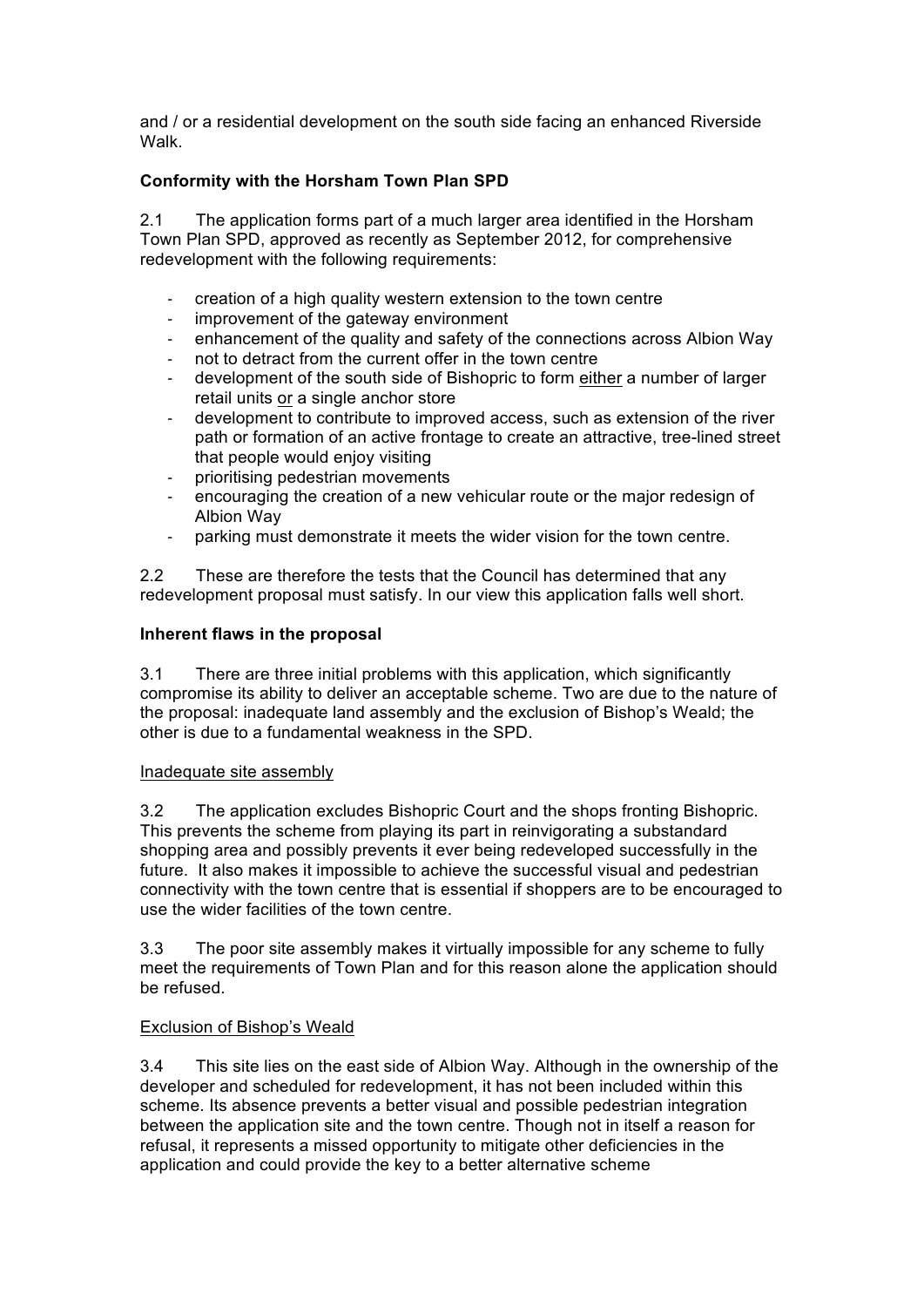### A new vehicular route

3.5 The adopted Town Plan foresees the creation of an alternative vehicular route to the west of the application site and the downgrading of Albion Way. It has become apparent that there was never adequate consultation between HDC and WSCC as the highway authority over this proposal, which in the County Council's view it is not viable.

3.6 This is such a fundamental error that it means that it almost impossible for any developer to meet fully the Council's requirements for connectivity with the town centre. This is certainly the case if the development site, as in this application, does not include the corner of Bishopric and Albion Way.

# **Proposed site and layout fail to overcome these difficulties**

4.1 The inherent problems of visual and pedestrian connectivity with the town centre are exacerbated by the limited nature of the site and the layout which places the buildings on the western edge with no active frontage to either Albion Way or Bishopric. The attempts to establish visual connectivity are contrived and unconvincing.

4.2 The developer's attempt to mitigate the problems of pedestrian connectivity, involving a redesign of the pedestrian crossing point across Albion Way between the western and eastern arms of Bishopric has been dashed by WSCC's refusal to agree to a single phase pedestrian crossing.

4.3 This failure to meet the critical requirements of the Town Plan mean the application should be refused.

# **Parking provision**

5.1 The town needs more parking if it is to attract increasing numbers of shoppers and tourists. Therefore any new scheme of this nature and size should not only provide adequate space for its own needs but ensure that it contributes to the wider vision for the town. In particular, this means that large destination stores should contribute to the town's wider economy by facilitating their patrons' use of town centre facilities. An essential feature in Waitrose's advocacy of this scheme has been the availability of free parking for customers. To meet the wider needs of the town and to broaden the contribution to the local economy, it is essential that the free period should be no less than two hours and that there should be sufficient parking space to allow this. In turn this means that it is essential that parking provision is no less that the WSCC maximum standard.

5.2 The submission by WSCC demonstrates that the proposed provision of only 401 parking spaces is completely inadequate to enable this requirement to be met in peak times and would require a charging regime that created a positive disincentive to stay beyond the minimum time needed to complete a destination shopping trip. There is only sufficient parking space for the food store and 20% of the proposed non-food retail space.

5.3 Failure to provide sufficient parking space would lead to a charging regime that encouraged destination, single store shopping to the detriment of the town's economy, potential traffic bottlenecks affecting the town's main traffic artery, and ultimately damage the viability of the retail units.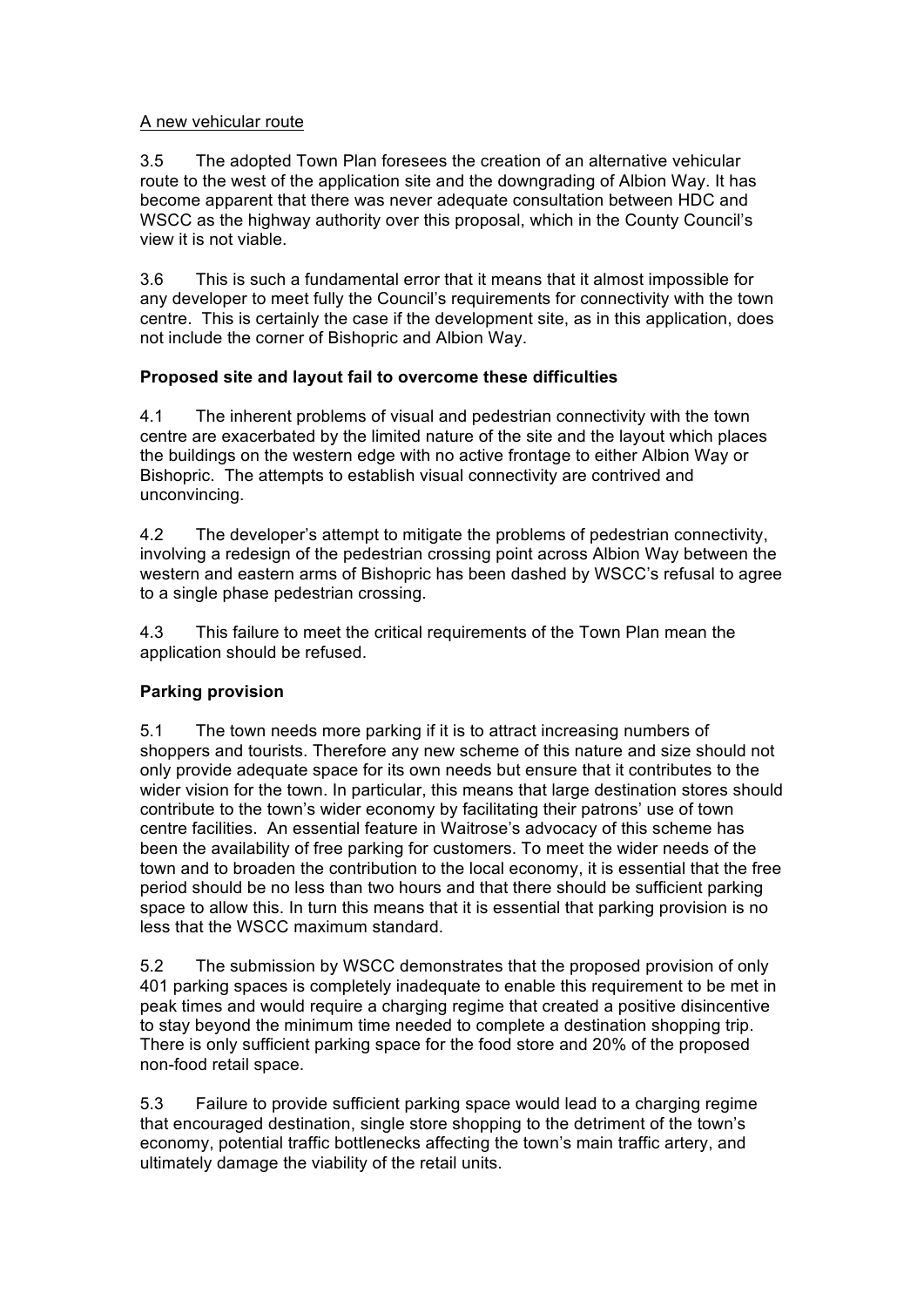5.4 The wholly inadequate provision for parking means the application fails to comply with the Town Plan and should be refused.

# **Overdevelopment of the site**

6.1 The Town Plan provides for either a number of larger retail units or a single anchor store on a much larger site. This application is for both a large food store and three large footplate non-food stores, and an additional mezzanine floor. This is a significantly larger development than envisaged by the Town Plan on a much smaller site. It is also a much larger development than divulged in pre-application discussions.

6.2 It is this proposed overdevelopment, creating a 4,779 sqm foodstore and no less than 6,726 sqm of non-food retail space that is primarily the reason why the proposed car parking is so inadequate. Assuming the food store is as given, the parking provision can only support 1,200 sqm of non-food retail. Put another way, there is no parking provision for over 80% of the non-retail space.

6.3 The proposed over-development also leads to a building frontage that is overbearing, a requirement to remove trees near the river and a failure to leave sufficient space to make the desired improvements to the riverside frontage.

6.4 This gross over-development results in the application failing to conform to the Town Plan and it should be refused.

# **Visual and pedestrian connectivity**

7.1 The attempt to create a visual connection between the Albion Way edge of the car park and the end of the eastern arm of Bishopric is contrived and unconvincing.

7.2 The pedestrian connectivity between the site and West Street is both too long and unacceptably poor. The minimum requirement should be a single phase crossing in Albion Way associated with a new MOVA signaling system. There is no provision for the developer to indemnify WSCC, possibly through a bond, in the event that a single phase crossing proves unviable within, say, ten years.

7.3 The developer's option appraisal demonstrates that they are more concerned with maximising retail floor space and sightlines for vehicles approaching the store than connectivity. Reorientating the buildings and car parking could improve visual and pedestrian connectivity. As submitted the proposals fail to meet the requirements of the Town Plan.

# **Enhancements to the public realm**

8.1 The so called public realm improvements in the eastern arm of Bishopric are unnecessary and we are completely opposed to the opening up of the view westwards from this area. It would not improve the view towards the new stores but simply create a view onto an inner ring road, and increase the acoustic problems resulting from the traffic flow. There are public realm improvements that would be worthwhile such as the replacement of the Shelley fountain by a new quality sculpture, preferably including water.

8.2 We are opposed to the removal of any trees adjoining the southern boundary, the need for which arises simply because the proposed buildings are sited too close